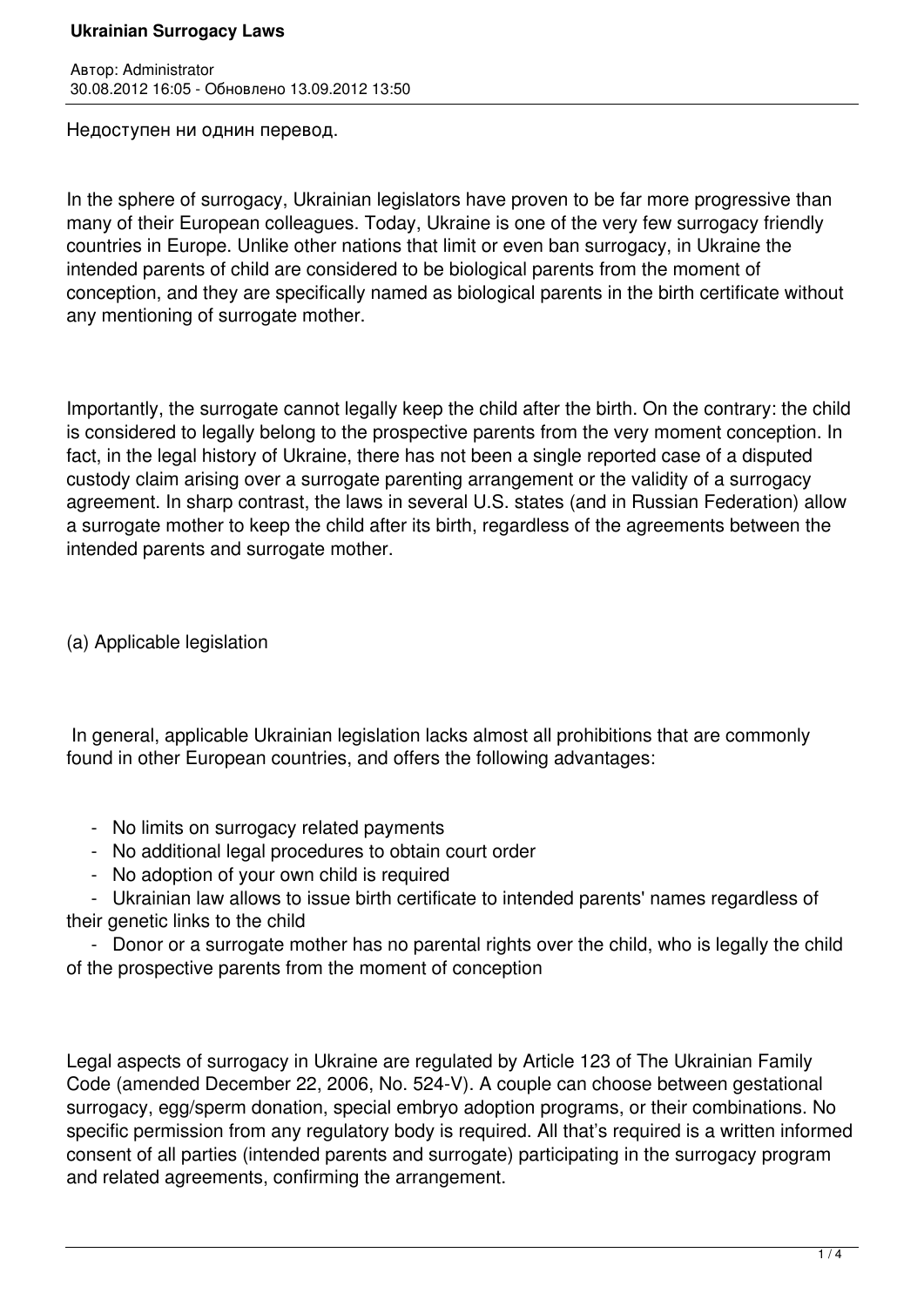Surrogacy is also regulated by Order 24 and Order 771 of the Health Ministry of Ukraine, which deals with medical procedure of artificial insemination and embryo implantation. Importantly, this Order requires that artificial insemination must be carried out only in specially accredited medical institutions in accordance with the methods approved by the Ministry of Health Care of Ukraine. It also provides a checklist of information that must be provided to the couple seeking medical assistance, namely: the details of the medical procedure, the results of medical examination of the future surrogate mother and medical and legal aspects of the consequences, etc. A written informed consent of intended and surrogate parents participating in the program is mandatory.

(b) Agreements

Various agreements have to be signed between the parties, including contracts with (a) the medical institution responsible for insemination and further medical surveillance, (b) the surrogate mother and (c) surrogacy agency (if any).

Gestational surrogacy agreement is an indispensable tool. It is also one of the most difficult agreements to negotiate and draft. Unfortunately, Ukrainian legislation does not provide any useful guidance, leaving the parties to their own devices in addressing the key issues. As a result, surrogacy agreements are usually "self-contained," highly complicated documents, reflecting many contingencies. These agreements are enforceable legal documents that will regulate the relations between surrogate mother and the intended (genetic) couple.

The surrogacy agreement must be in writing and signed before a notary prior to the embryo transfer. At a bare minimum, the following issues should be addressed: surrogate mother's health status; conditions which surrogate mother should observe; medical institution where the procedure will be performed; surrogate mother's remuneration, additional expenses, timing of payment(s); expenses connected with impregnation, pregnancy, act of delivery and registration of child; procedure of child transfer and registration; any force majeure provisions, including the delivery of handicapped child, delivery of more than one child, delivery of dead child, delivery complications resulting in surrogate mother's future infertility; confidentiality provisions and non-disclosure of information to the child or any third party, etc.

An agreement with the medical institution deals primarily with the medical institution's services,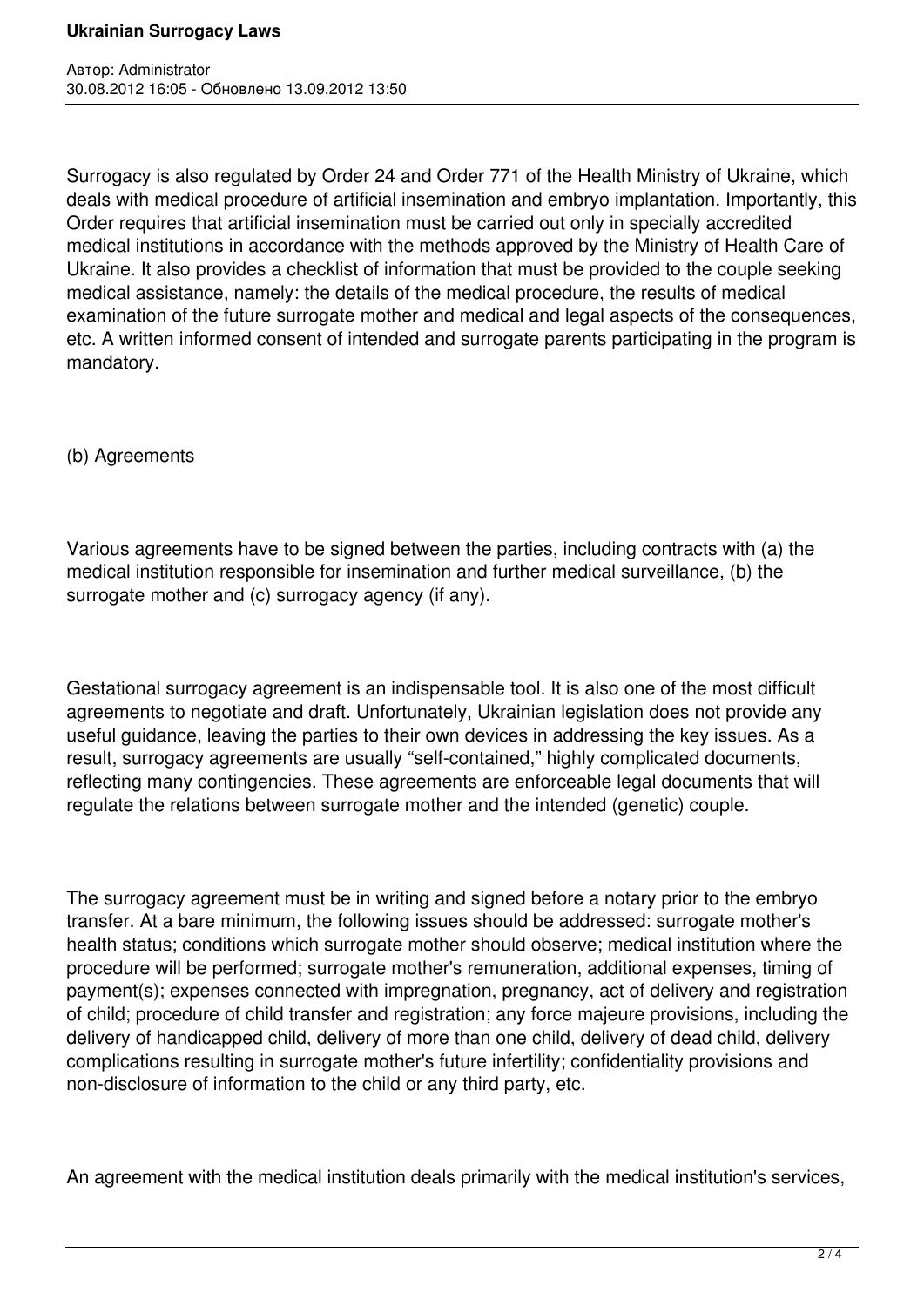## **Ukrainian Surrogacy Laws**

Автор: Administrator 30.08.2012 16:05 - Обновлено 13.09.2012 13:50

including responsibility for choice of surrogate mother (if applicable) and her full medical examination, obligation to carry out all procedures in accordance with the methods approved by the Health Ministry of Ukraine and intended (genetic) parents' requirements, the terms and conditions of medical observation during the pregnancy, payment structure, confidentiality and non-disclosure of information to the child or any third party, among others. Some medical institutions request that intended parents "shall not to submit any legal claims against the institution for any reason," which clearly contradicts Article 3 of the Civil Procedural Code of Ukraine, namely, the individual's right to defend his or her interests in court.

Since the Ukrainian Family Code presumes that genetic parents of the child born by a surrogacy will be a married couple, a Ukrainian notary will need to see a marriage certificate of the genetic parents, notarized and apostilled (in the USA at your home state department), translated and translation must be notarized.

(c) Birth Certificate

Pursuant to the Ukrainian Rules for Statistic Registration, dated 10/18/2000, foreigner citizens may apply for a birth registration to the Ukrainian Vital Statistics Office. They have to submit a medical certificate that proves their genetic relationship to a child and the surrogate's written consent to record their names on the birth certificate of the child she delivered. The names of the intended (genetic) parents are written in the birth certificate upon the child's birth. There is no need to get any special permits from any committee, court or other institution. No adoption procedure is required.

However, it is often more convenient to approach the Consular Office of the parents' home country and obtain the child's passport. It is usually possible when the surrogacy is legal in the own country and the parents can prove they are genetically related to the child.

In conclusion, today's options for family formation extend beyond adoption. Advances in medical science offer intended parents a number of new pathways to parenthood. Some of these paths, such as sperm donation and traditional surrogacy, have long been in existence. Other procedures, such as egg donation, embryo transfer, and gestational surrogacy, are more recent developments in the field.